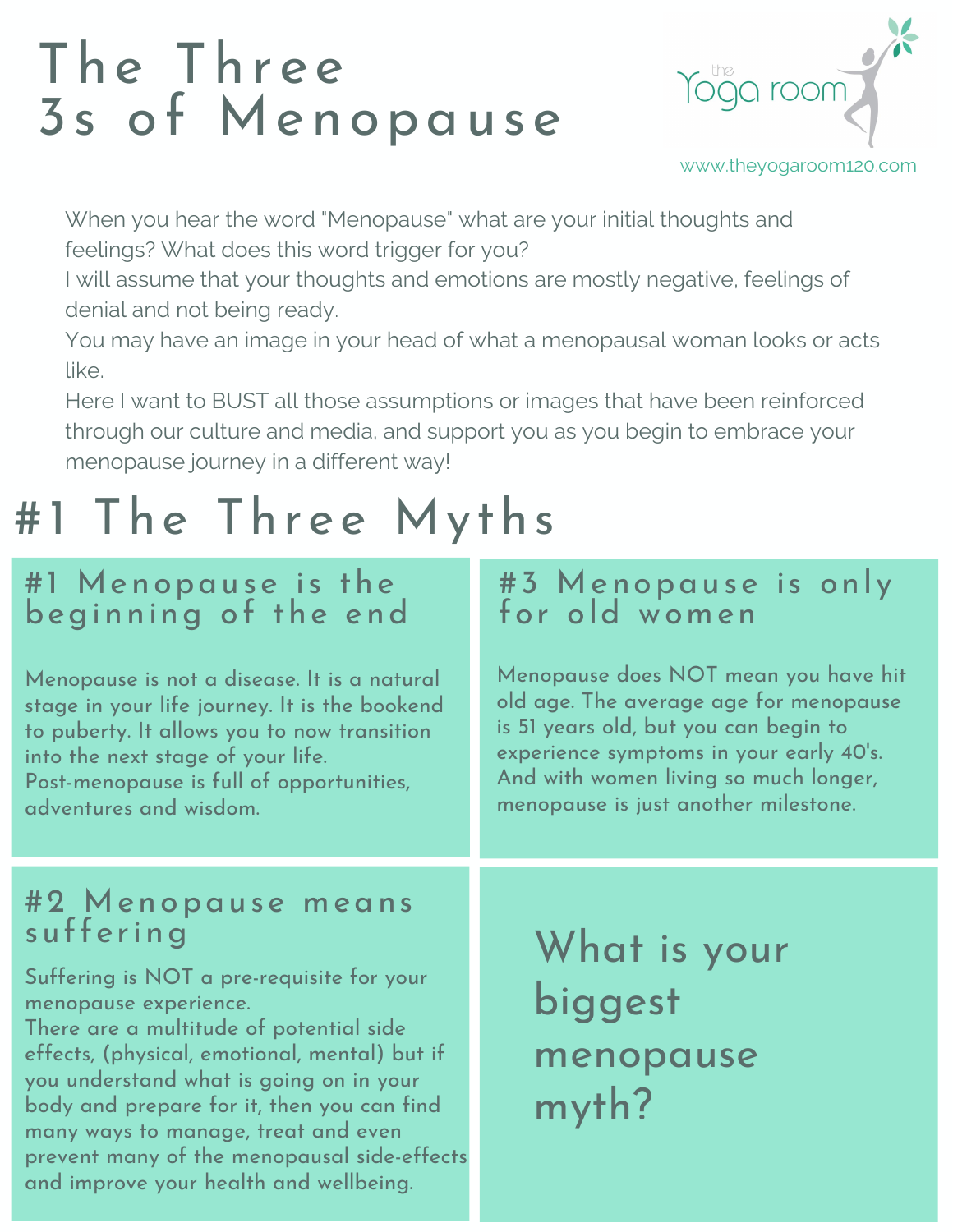## The Three 3s of Menopause



#### www.theyogaroom120.com

Most women don't realise that they are on their menopause journey until it's too late. The health changes and challenges that they have been experiencing for years, have either been ignored, explained away or mis-diagnosed.

Instead of being empowered to take control and make small changes to improve their health and wellbeing, women have been left to fend for themselves, leaving them feeling frustrated and suffering.

Understanding the three key stages of menopause journey is crucial to identifying where you are on the journey and what you can do the navigate this time with ease and confidence.

# #2 The Three Stages

### #1 Peri-Menopause

This is the first stage of menopause which occurs between 42-47 years (approx). During these years you begin to experience changes to your health and wellbeing, you may not feel like yourself, but you may not realise it is menopause related.

### #3 Post-Menopause

You enter post-menopause after 12 periodfree months. Your symptoms may still persist for a number of years after this time. Eventually they will become more manageable as your hormones balance out. Slowly you become more confident to step into your truest, most authentic self and embrace the next stage of your life with wisdom and joy.

#### #2 Menopause

This is the main stage of your journey, which occurs between 48-53 years (approx). The average for "official menopause" is 51. During these years your symptoms can be experienced to varying degrees and intensity. You may experience a range of health and wellbeing challenges and feel frustrated at the lack of solutions to help you navigate this time.

Your period will eventually stop.

What stage are you at on your menopause journey?